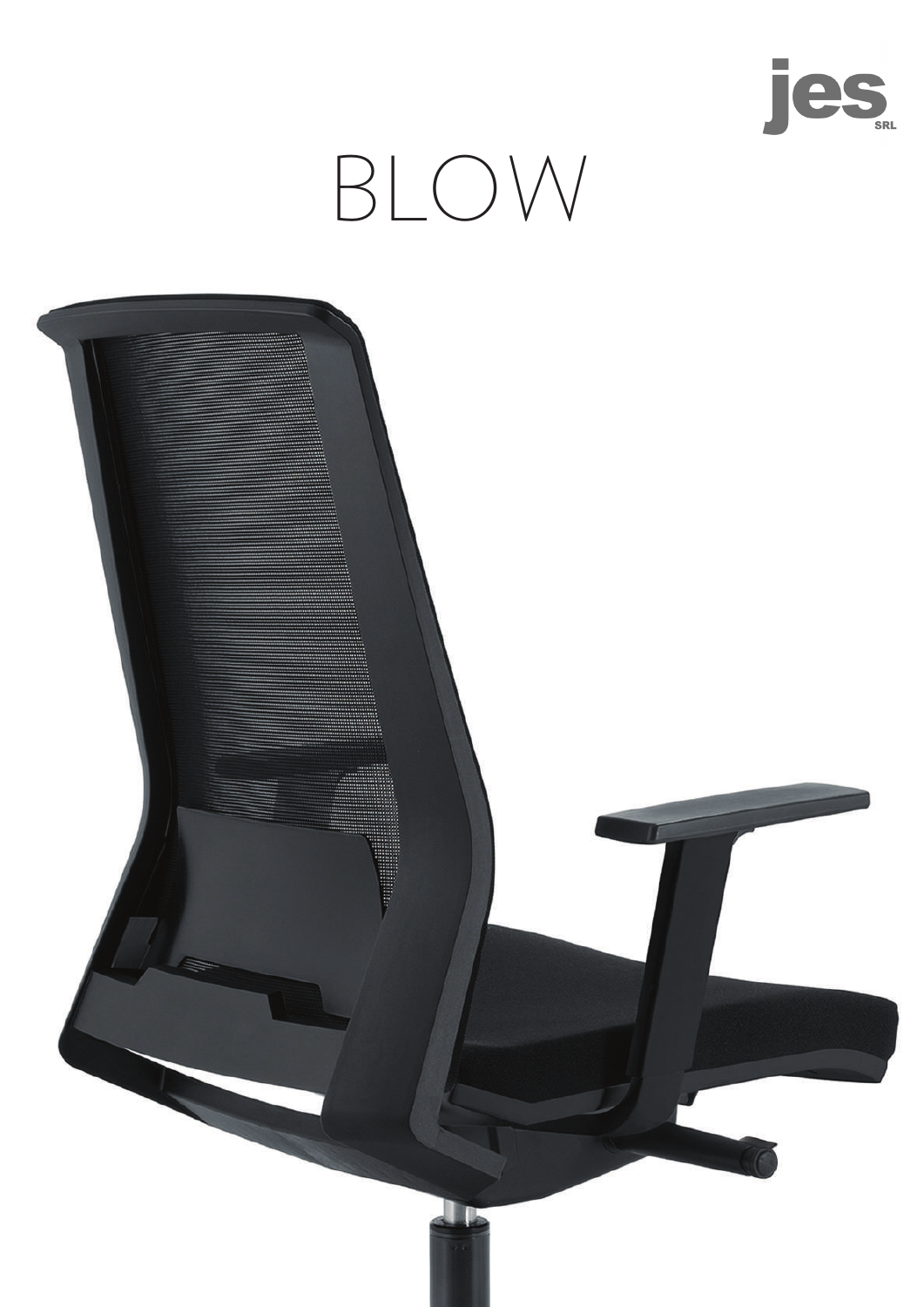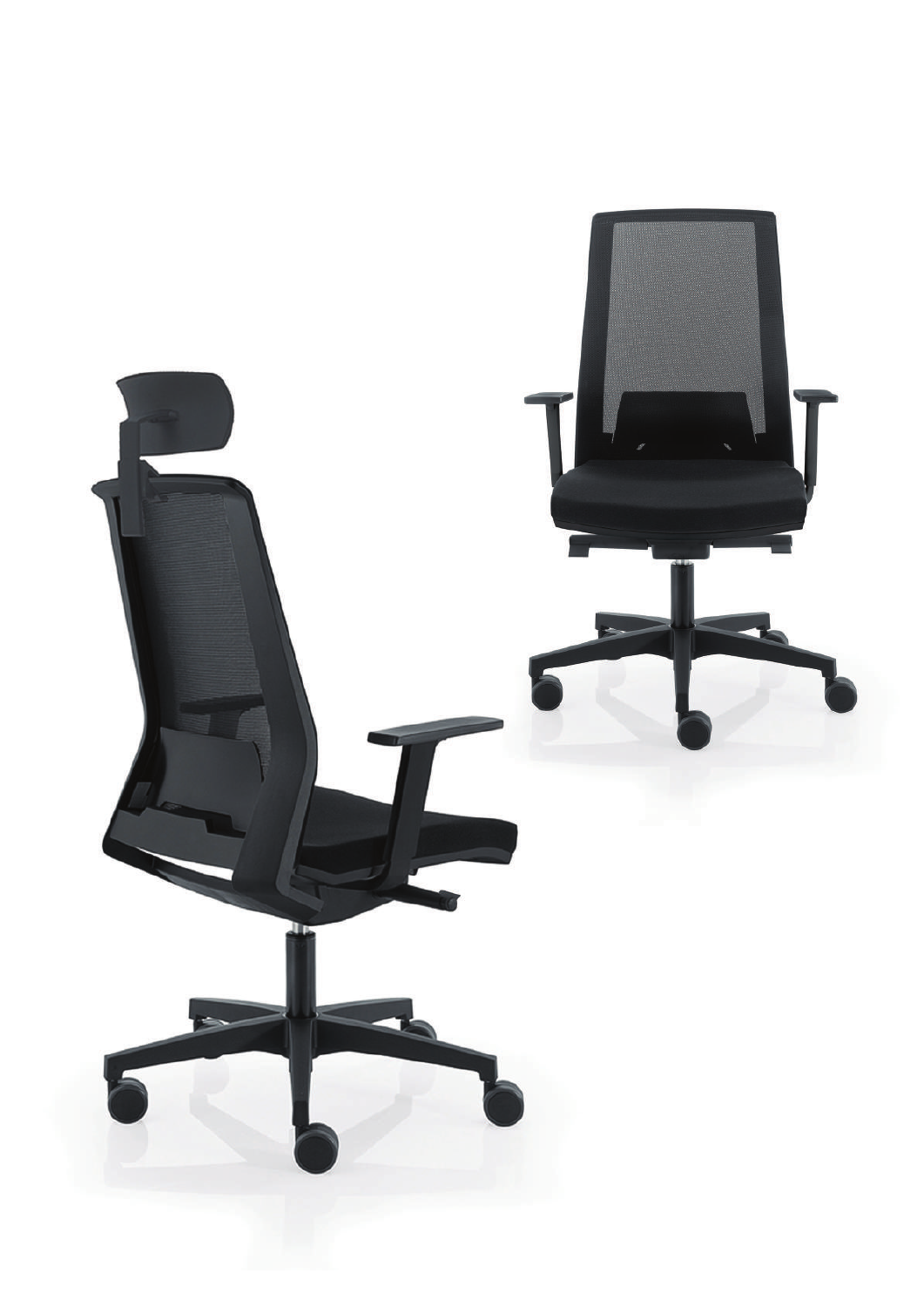

Poltroncina girevole di aspetto contemporaneo, lo schienale in rete ha un design armonioso che ben si integra con la linea evoluta della seduta imbotti- ta. Disponibile nelle versioni con plastiche nere o bianche.

Swivel armchair with a contemporary appearan- ce, the mesh backrest has a harmonious design that integrates well with the advanced line of the upholstered seat. Available in versions with black or white plastics.